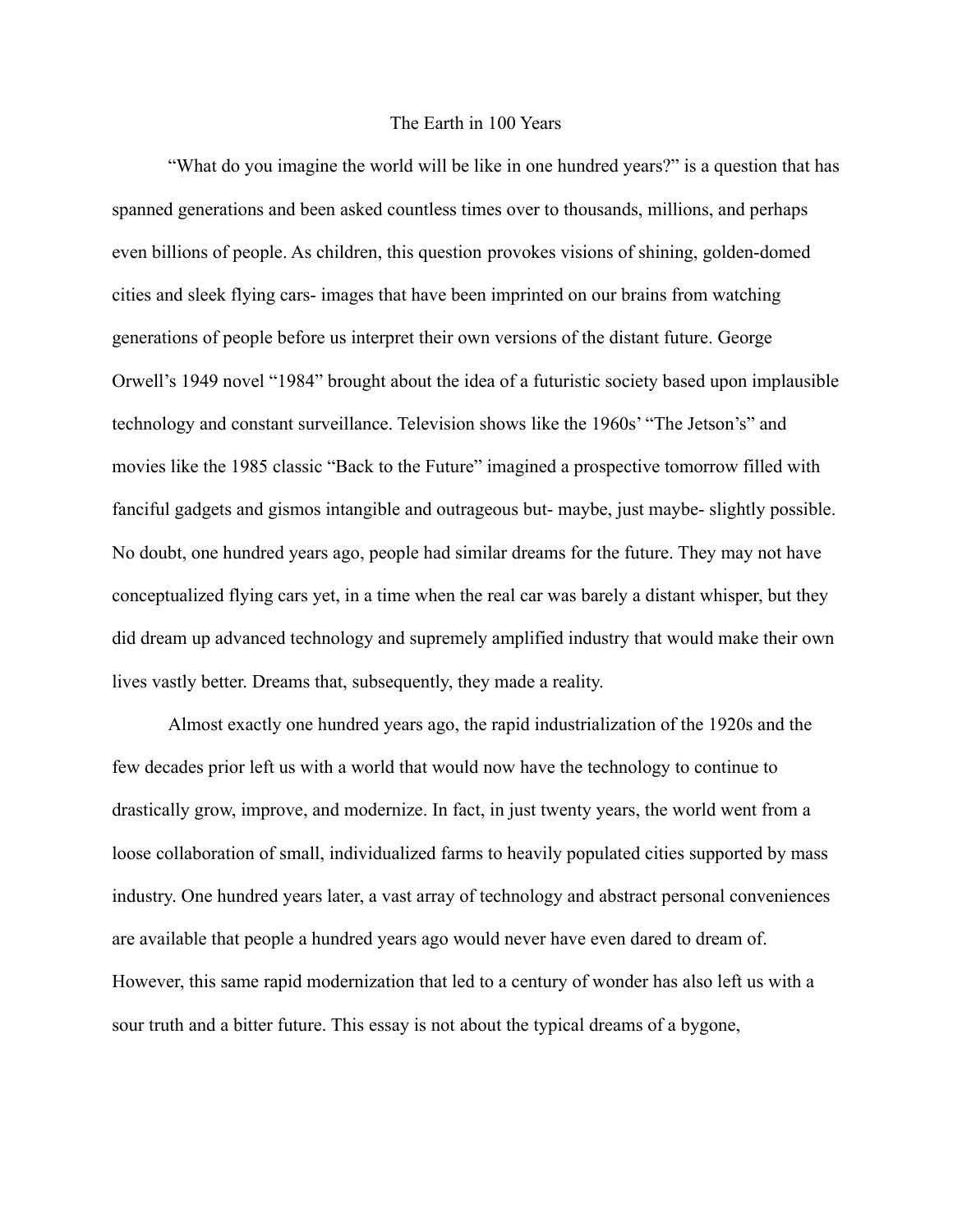wonderstruck world. It is the bleaker, perhaps more realistic, realizations of a disillusioned youth.

Since the beginning of the industrial era, a little over a hundred and seventy years ago, levels of carbon dioxide in the atmosphere have been raised by 48%, more than what happened naturally over a 20,000-year period. Needless to say, human beings are the primary reasons for this stark and shocking increase. The climate change does not end there. The global temperature has increased 2.1 degrees Fahrenheit since 1880. The sea level increases by 3.3 millimeters per year. But, of course, those are just numbers on paper, and this prompt is not about proving the state of our world now or narrating the changes in the last hundred years. It is about imagining the world in one hundred years. So, let me paint a picture.

It is the year 2121. There is no more ice in the Artic Ocean and a variety of species native to the region have become extinct, including the polar bear. The mass melting of vast ice sheets and the subsequent expansion of warming seawater has caused the sea level to rise one to eight feet above the levels of the early  $21<sup>st</sup>$  century. Small islands and entire portions of previously uncovered landmass are completely drowned by the terrible flooding that arises in the wake of these developments. The warming sea water alters ocean currents to create a breeding ground for massive hurricanes and intense rainfall- storms that frequently and forcibly decimate inhabited areas more than ever before. Weather across the world is increasingly unpredictable and severe. Mass wildfires in dry climate areas like California and Australia are fed by the warming temperatures that cause hotter, drier summers and intense, prolonged heat waves. These mass fires are now almost a constant, extremely dangerous occurrence that ravage diverse ecosystems like the Amazon Rain Forest and completely destroy many plants, animals, and natural wonders. The air is thick and unclean almost everywhere on Earth, making the century one of the first in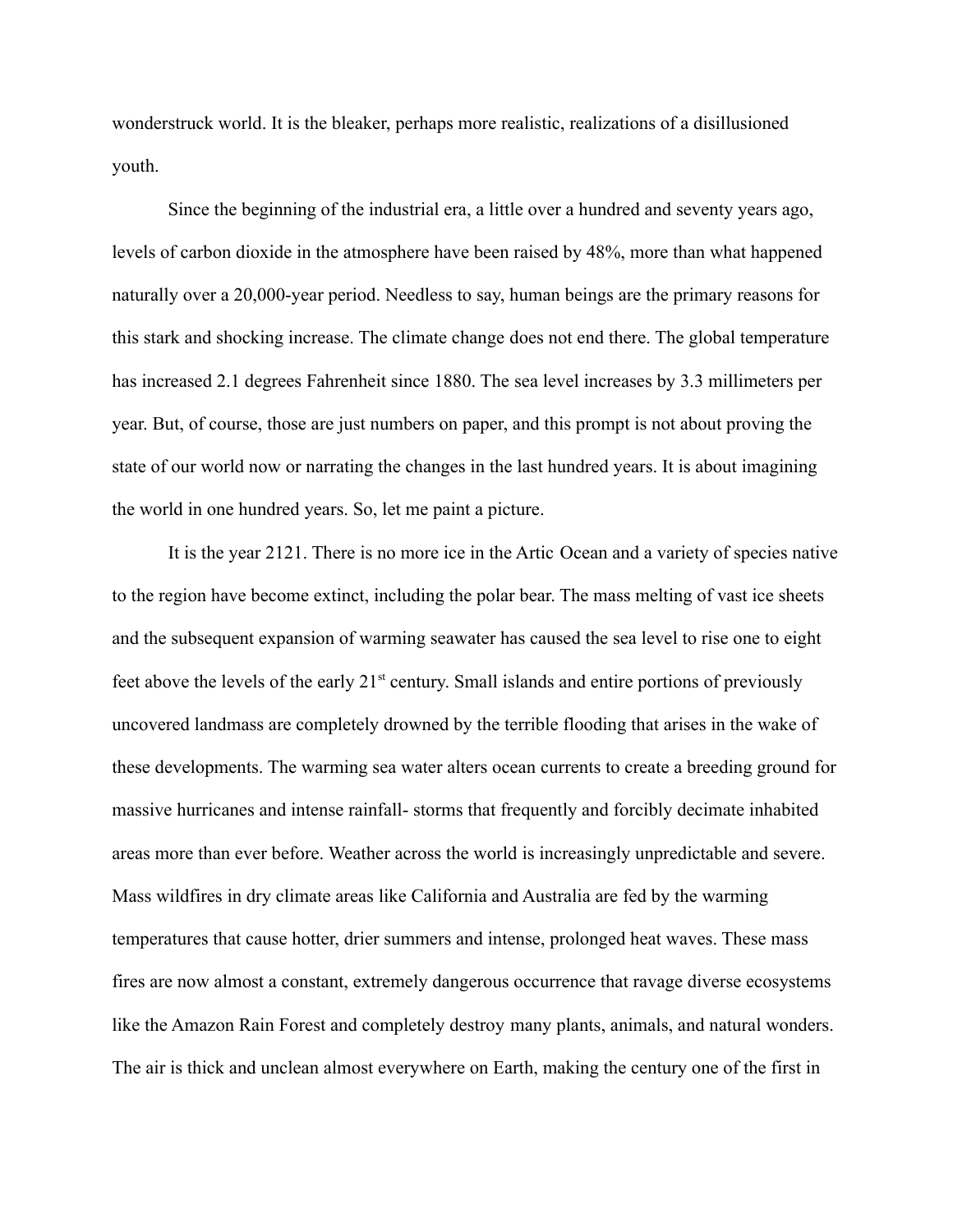which it can be a struggle just to breathe. With the carbon budget completely used up, the world is a terrifying, almost uninhabitable place.

This vision is not a pretty picture. In fact, these gruesome images are enough to strike the deepest of fear into anyone's heart. The truth is, at the rate that atmospheric temperature and carbon emissions are rising, in a mere one hundred years, our beautiful world could descend into a state of utter and irreparable damage. However, I believe there is another way, another dream for the future. My dream for the future. Your dream. Our dream. There is a hope; a steadfast, reachable hope. Hope is never truly lost, not to a world in which it is often the only way forward, the only dream to reach for.

The hope is this: It is not too late yet. With the right precautions, humans can fix the problems they created. I believe, I hope, the next one hundred years is full of these changes, enacted by those who truly care for the planet they are so lucky to inhabit. Those who care enough to sacrifice some of their comfort in order to ensure lower carbon emissions and those who work hard enough find more environmentally friendly energy sources in order to use less of the fragile natural resources human beings so often take for granted. The Earth could get better if it is just given a break. In one hundred years, the Earth could still be as beautiful and diverse as it is today. In addition, the technological advancements that we have always dreamed of are still possible- perhaps even flying cars.

It's not too late yet. However, we only have one planet. Our world is a fragile balance of diverse ecosystems and wondrous life forms and, as inhabitants, we need to take on the responsibility of caring for it. Whether or not we want to accept it, this responsibility was entrusted to us, and we only get one shot at upholding it. If it is ignored, there may not be an earth in one hundred years. However, if we embrace this responsibility and make it our dream for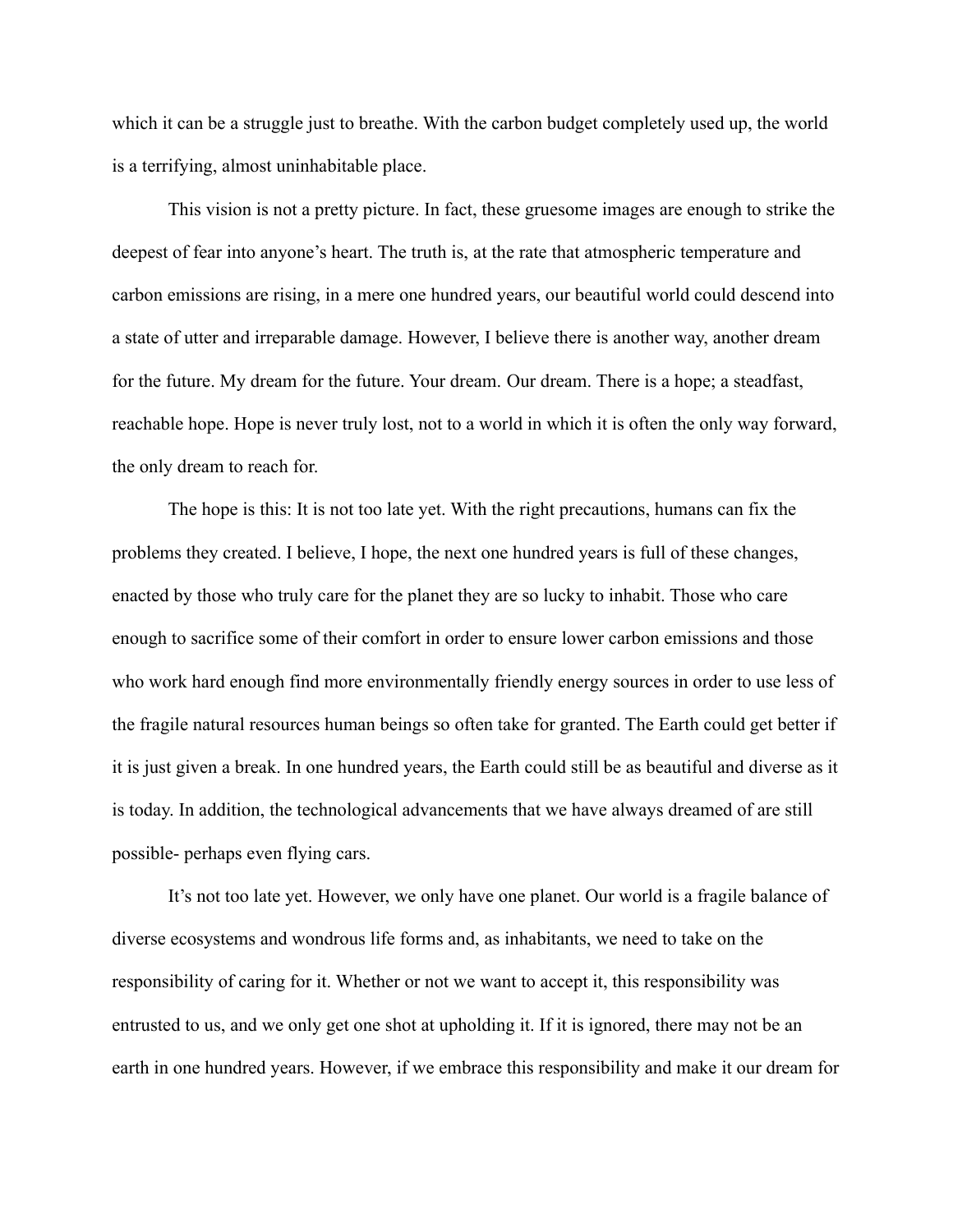the next one hundred years, the earth could age gracefully and the generations who proceed us will have the ability to invent and create a better, more advanced world. To do that, however, we must remember how fast the earth has changed and deteriorated in the last hundred years from the impact of our human innovations. We must also realize that we have to take action now. If we do, we allow the children a hundred years from now to form their own dreams, their own hopes. We allow them to dream of a world a hundred years older than theirs.